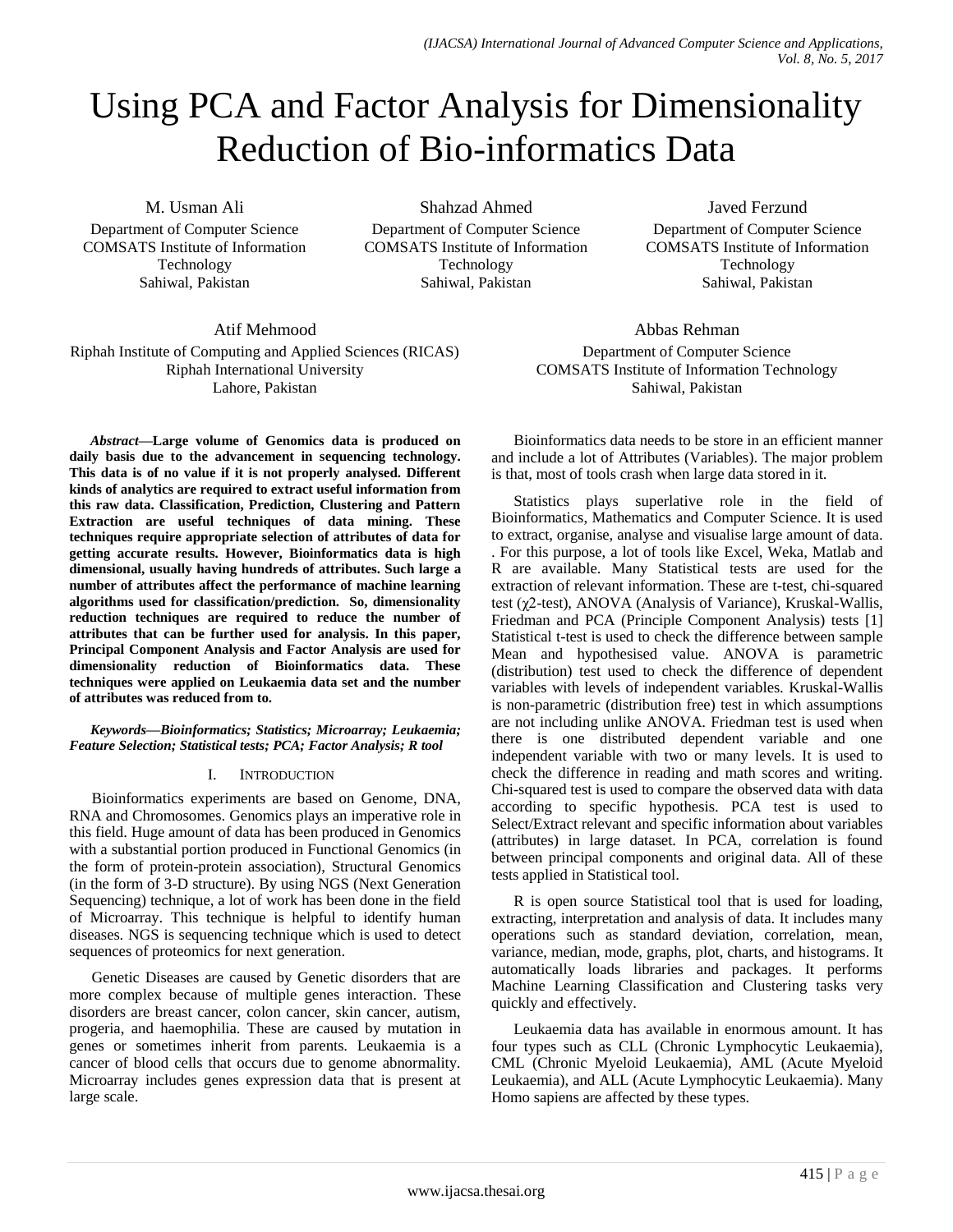Machine Learning plays a significant role in the Selection/Extraction and Classification of data. PCA (Principle Component Analysis) test is used for extracting relevant genes information in large Leukaemia data. Factor Analysis describes the uniqueness between many variables (attributes) in data. PCA and Factor Analysis are applied in R Statistical tool. It is powerful tool for analysis of data. Extraction of relevant genes information is very important for Machine Learning Classification.

The objectives of this article are:

- To study various features of large Bioinformatics dataset (Leukaemia)
- To apply the PCA (Principal Component Analysis) and Factor analysis statistical tests for reducing the number of attributes

The rest of the paper is organised as: Section 2 explains the related work in this field. Section 3 describe experimental setup of our work in such a way that statistical test PCA (Principal Component Analysis) and Factor analysis on large Leukaemia data in RStudio tool. Section 4 highlights on results obtained from experiment and discussion about large data analysis using statistical tool. Section 5 concludes further research work for analysis on different Bio-informatic dataset using different statistical tests.

## II. RELATED WORK

Kumar et al. [2] have developed Fuzzy kNN algorithm, providing better accuracy. They select /extract the genes with the help of t-test and classify the genes using kNN (k Nearest Neighbour) by using Leukaemia data. Leu et al. [3] have proposed analysis of genomic data with the help of sampling, in which genes are classified into three groups based on their expression level. After removing the needless groups, subsets are made by using sampling. Then kNN algorithm used to determine classification accuracy that helps to remove irrelevant subsets and  $\chi$ 2- test is used to find relevant genes (information) resulting in better correctness with fewer genes by using 3 bioinformatics datasets from NCBI (National Centre for Biotechnology Information). Hernandez et al. [4] have developed computational method for selection of genes. After that, they classified the genes with SVM (Support Vector Machine) Machine Learning classifier by using genetic algorithm. Leukaemia, colon cancer and lymphoma datasets are used from NCBI resulting greater accuracy. Lee et al. [5]

have developed GADP (Genetic Algorithm with Dynamic Parameter setting) Algorithm that is used with the  $\chi$ 2-test for gene selection and SVM (support vector machine) classifier is used for effective verification of genes resulting in best accuracy with fewer genes by using 6 datasets from NCBI. Kumar et al. [6] have proposed a way in which ANOVA (Analysis of Variance) Statistical test is used for relevant gene (information) selection and kNN classifier algorithm is used for gene classification resulting in best scalability and speedup by using NCBI datasets. Ray et al. [7] have developed framework for microarray data analysis in which features/genes are selected with sf-ANOVA (single factor Analysis of Variance) and features are classified with ML (Machine Learning) techniques such Naïve Bays and Logistic Regression resulting in better scalability, correctness and speedup as compared to all existing approaches. Ali et al. [8] have explained brief description on Microarray data analysis (genes) in which many genes Selection/Extraction and Classification tests/Algorithms are discussed. They also describe the Performance comparison of different Machine Learning Techniques and Algorithms. It illustrates further research ideas in his paper about Machine Learning Techniques and Algorithms. Sarwar et al. [9] have proposed review study about Bioinformatics tools. They demonstrate the implementations of Tools for Alignment Viewers, Database Search and Genomic Analysis. It also describes further research domains for the implementation of tools using various languages such as Java, Scala, Python and R. Rehman et al. [10] have explained importance of Scala language for Bioinformatics Tools/ Algorithms. They demonstrate the supported languages for Motif Finding Tools, Multiple Sequence Alignment Tools and Pairwise Alignment tools. Ahmed et al. [11] have explains the modern data formats (models) for the implementation of Machine Learning Algorithms and techniques in Hadoop MapReduce and Spark for large Bioinformatics data. It also describes the performance comparison of different data formats. It highlights the supported platforms for different data models.

## III. EXPERIMENTS DETAIL

# *A. Dataset*

The Dataset used for Genome feature Selection/Extraction is obtained from NCBI (National Centre of Biotechnology Information) [12]. The details regarding this data are tabulated in [TABLE I.](#page-2-0)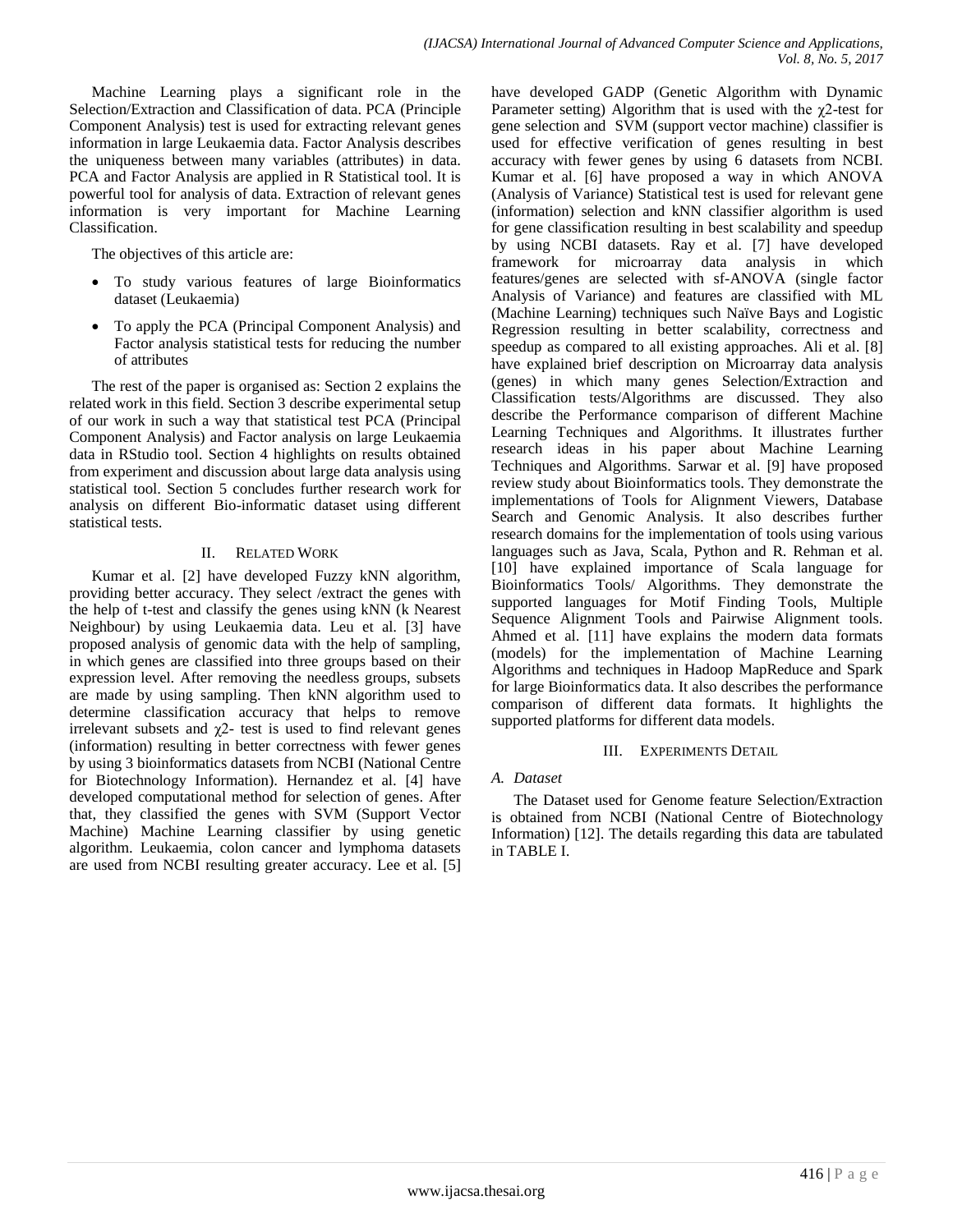<span id="page-2-0"></span>

| TABLE I.<br><b>DESCRIPTION OF GENOMICS (LEUKEMIA) DATASET</b> |                                |                                                              |  |  |
|---------------------------------------------------------------|--------------------------------|--------------------------------------------------------------|--|--|
| <b>Accession</b>                                              |                                | <b>GSE13159 Family (Series Matrix File)</b>                  |  |  |
| <b>ID REF</b>                                                 | From GSM329407 to GSM331732    |                                                              |  |  |
| Title                                                         |                                | MILES stage 1 data (N1_0001 ----- N1_2096)                   |  |  |
| Sample type                                                   | <b>RNA</b>                     |                                                              |  |  |
| <b>Number of Attributes</b>                                   | 2096                           |                                                              |  |  |
| Source name                                                   | Patient sample                 |                                                              |  |  |
| <b>Total Classes</b>                                          | 18                             |                                                              |  |  |
| Organism                                                      | Homo Sapiens (Scientific Name) |                                                              |  |  |
| Sample type                                                   | <b>Bone Marrow</b>             | Peripheral Blood                                             |  |  |
| WHO (World Health Organisation) Classification of             |                                | Names of Classes                                             |  |  |
| Leukaemia types                                               |                                |                                                              |  |  |
|                                                               | $\circ$                        | mature B-ALL with $t(8;14)$                                  |  |  |
|                                                               | $\circ$                        | Pro-B-ALL with t(11q23)/MLL                                  |  |  |
|                                                               | $\circ$                        | c-ALL/Pre-B-ALL with t(9;22)                                 |  |  |
|                                                               | T-ALL<br>$\circ$               |                                                              |  |  |
|                                                               | $\circ$                        | ALL with $t(12;21)$                                          |  |  |
|                                                               | ALL with $t(1,19)$<br>$\circ$  |                                                              |  |  |
|                                                               | $\circ$                        | ALL with hyper-diploid karyotype                             |  |  |
|                                                               | $\circ$                        | c-ALL/Pre-B-ALL without t(9;22)                              |  |  |
|                                                               | $\circ$                        | AML with $t(8;21)$                                           |  |  |
|                                                               | $\circ$                        | AML with $t(15;17)$                                          |  |  |
|                                                               | $\circ$                        | AML with $inv(16)/t(16;16)$                                  |  |  |
|                                                               | $\circ$<br>$\circ$             | AML with t(11q23)/MLL<br>AML with normal karyotype $+$ other |  |  |
|                                                               | abnormalities                  |                                                              |  |  |

#### TABLE I. DESCRIPTION OF GENOMICS (LEUKEMIA) DATASET

In [TABLE I](#page-2-0) four main types of Leukaemia are explained including AML, CML, ALL and CLL. In the bone marrow, Multi-potential stem cells are present. These cells are immature, undifferentiated and have no shape. They perform specific function in the human body after differentiation Stem cells are further divided into Myeloid and Lymphoid cells. Myeloid cells make Myeloblast cells which are further differentiated into Red blood cells (Erythrocyte), White blood cells and Platelets (Thrombocyte). Red blood cells are helpful to provide oxygen in human body. White blood cells defend the body from infections. Platelets provide blood clots in case of any injury [13].

Leuk

AML occurs in bone marrow and blood. When immature Myeloblast cells are not differentiated then size of these cells increases. These immature Myeloblast cells get spread rapidly throughout the whole human body. Due to this reason, AML is produced. Its symptoms are fever, fatigue and bleeding. AML occurs in adults (below the age of 35 years) and children (from 2 to 9 years of age). CML occurs in bone marrow and blood. Myeloblast contains chromosomes. Genes are produced in these chromosomes. When gene for Myeloblast mutate or transfer from chromosome 9 (normal) to 22 (abnormal) then these Myeloblast cells cannot mature into RBC (Red Blood Cells), WBC (White Blood Cells) and Platelets. Due to this effect, CML is produced. Its symptoms are anaemia (due to loss of blood), fatigue and weight loss. CML occurs in elder people.

o AML complex aberrant karyotype

o Non-Leukaemia and healthy bone marrow

o CLL o CML o MDS

Lymphoid cells make Lymphoblast. Lymphoblast cells are further differentiated into B cells, T cells and Natural killer cells. B cells contain antibodies. When antigens enter into our body, B cells fight with them. T cells weaken the antigens and give to the B cells that remove them. If antigens are not controllable by B and T cells then Natural killer controls them.

ALL occurs in bone marrow and blood. Lymphoblast contains Lymph nodes. Lymphocyte goes to Lymph nodes to mature into B and T cells. When Lymphoblasts and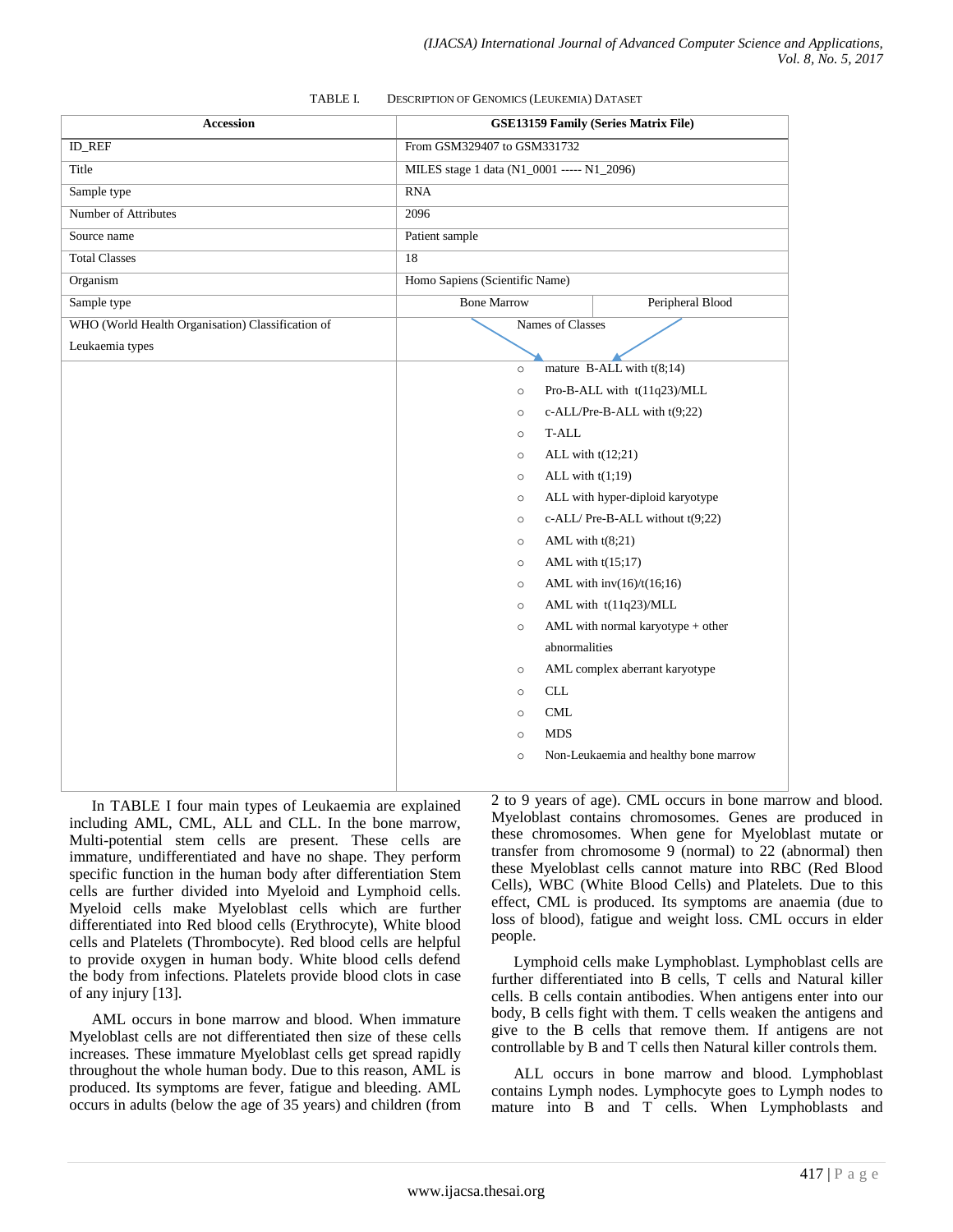Lymphocytes accumulate into Lymph nodes then ALL occurs rapidly. Its symptoms are fever, fatigue and swollen nodes (painful). CLL occurs in bone marrow and blood. When Lymphoblast has too many divisions of immature cells then CLL produces slowly. Its symptoms are anaemia and weight loss. However, CLL is less dangerous.

WHO (World Health Organisation) classification of Leukaemia types and sub-types are tabulated in [TABLE I.](#page-2-0) Occurrence of 18 subclasses for Bone Marrow sample is given in [Fig. 1.](#page-4-0)Similarly, occurrence of 18 subclasses for peripheral Blood sample is given in [Fig. 2.](#page-5-0)

In [Fig. 1,](#page-4-0) X-axis represents all subclasses for Bone Marrow and Y-axis represents total counts (existence) of Attributes (Variables) in Data GSE13159 Family. The interval between Attributes is 50 in Y-axis. Subclass "mature B-ALL with t (8; 14)" is 12-time repeats for Bone Marrow in different Attributes of original data. Total 55 Attributes represent the class "Pro-B-ALL with t (11q23)/MLL". Total 111 Attributes represent the class "c-ALL/Pre-B-ALL with t (9; 22)". Total 170 Attributes represent the class "T-ALL". Total 58 Attributes represent the class "ALL with t (12; 21)". Total 33 Attributes represent the class "ALL with t (1; 19)". Total 39 Attributes represent the class "ALL with hyper-diploid karyotype". Total 232 Attributes represent the class "c-ALL/ Pre-B-ALL without t (9; 22)". Total 35 Attributes represent the class "AML with t (8; 21)". Total 34 Attributes represent the class "AML with t (15; 17)". Total 27 Attributes represent the class "AML with inv (16)/t (16; 16)". Total 29 Attributes represent the class "AML with t (11q23)/MLL". Total 330 Attributes represent the class "AML with normal karyotype and other abnormalities". Total 46 Attributes represent the class "AML complex aberrant

karyotype". No Attribute represents the class "CLL". Total 66 Attributes represent the class "CML". Total 206 Attributes represent the class "MDS". Total 73 Attributes represent the class "Non-Leukaemia and healthy bone marrow". Maximum repeated subclass "AML with normal karyotype and other abnormalities" is 330-times.

In [Fig. 2,](#page-5-0) X- axis represents all subclasses for Peripheral Blood and Y-axis represents total counts (existence) of Attributes (Variables) in dataset GSE13159 Family. The interval between Attributes is 70 in Y-axis. Single Attribute represents class "mature B-ALL with t (8; 14)" in dataset. Total 15 Attributes represent the class "Pro-B-ALL with t (11q23)/MLL". Total 11 Attributes represent the class "c-ALL/Pre-B-ALL with t (9; 22)". Total 4 Attributes represent the class "T-ALL". No Attribute represents the class "ALL with t (12; 21)". Total 3 Attributes represent the class "ALL with t  $(1; 19)$ ". Single Attribute represents the class "ALL with hyper-diploid karyotype". Total 5 Attributes represent the class "c-ALL/ Pre-B-ALL without t (9; 22)". Total 5 Attributes represent the class "AML with t (8; 21)". Total 3 Attributes represent the class "AML with t (15; 17)". Single Attribute represents the class "AML with inv (16)/t (16; 16)". Total 9 Attributes represent the class "AML with t (11q23)/MLL". Total 21 Attributes represent the class "AML with normal karyotype + other abnormalities". Total 2 Attributes represent the class "AML complex aberrant karyotype". Total 448 Attributes represent the class "CLL". Total 10 Attributes represent the class "CML". No Attribute represents the class "MDS". Single Attribute represents the class "Non-Leukaemia and healthy bone marrow". Maximum repeated subclass "CLL" is 448-times.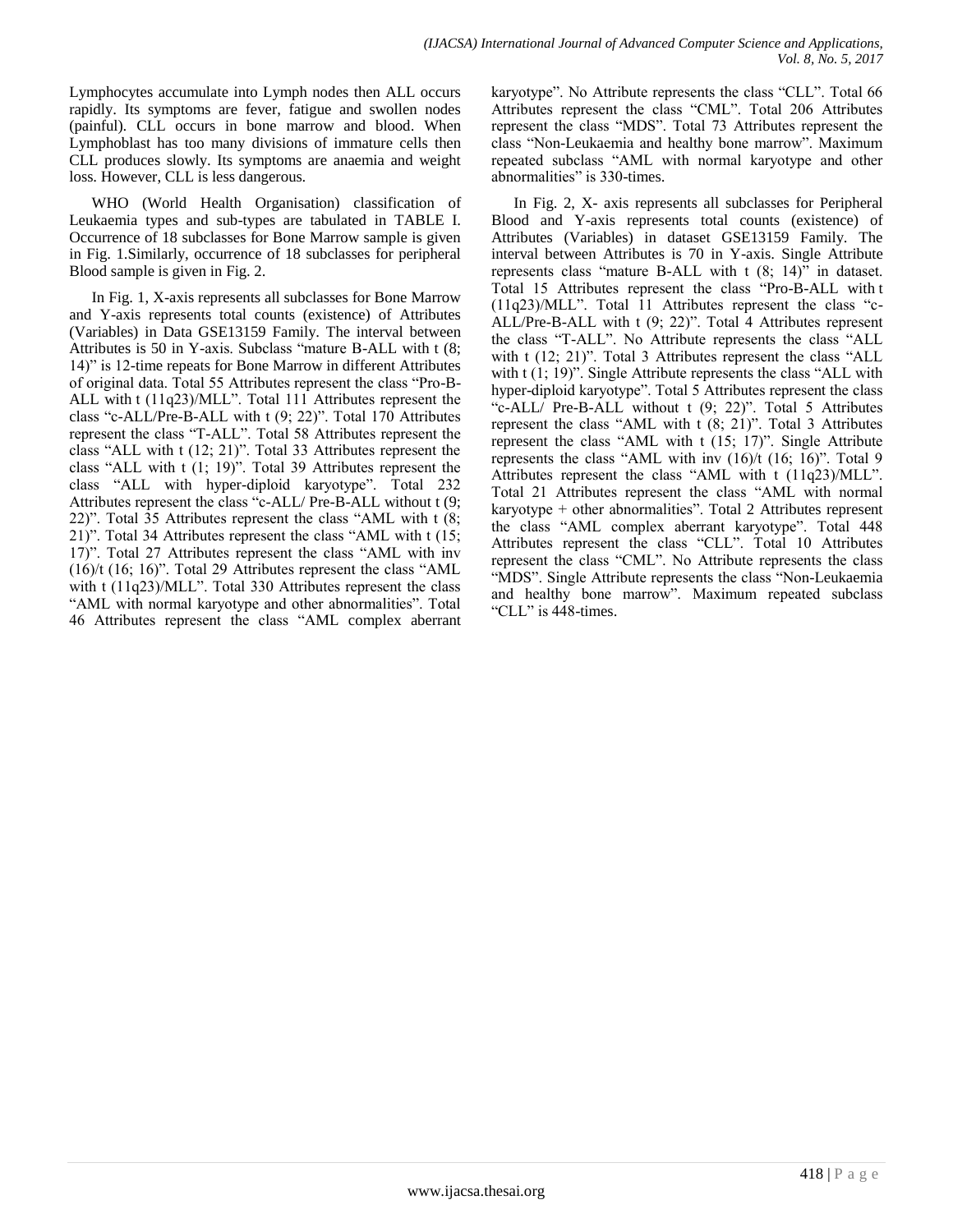

<span id="page-4-0"></span>Fig. 1. Number of Attributes for subclasses in Bone Marrow sample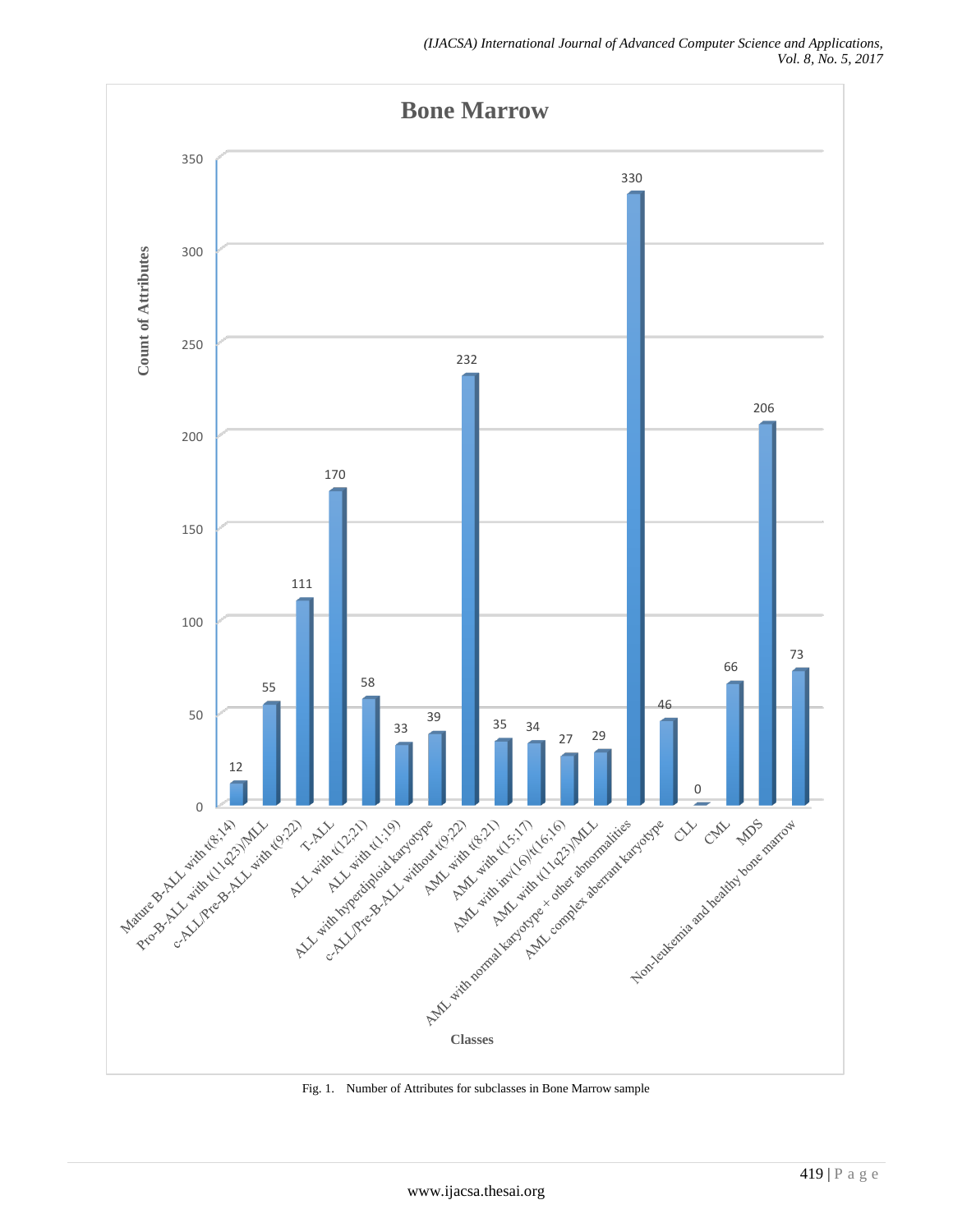

<span id="page-5-0"></span>*B. Preparing Dataset*

Leukaemia dataset that has accession (GSE13159 Family) is too large having large number of attributes/variables. For best analysis results, whole data is divided into chunks that have equal number of attributes (variables). Every chunk has 500 numbers of attributes/values. Division of these data is shown in [TABLE II.](#page-5-1)

| TABLE II. | <b>DIVISION OF CHUNKS IN DATASET</b> |  |  |
|-----------|--------------------------------------|--|--|
|-----------|--------------------------------------|--|--|

<span id="page-5-1"></span>

| <b>Chunks</b>         | No. of<br><b>Variables</b> | Accession no. |           |
|-----------------------|----------------------------|---------------|-----------|
|                       |                            | <b>Start</b>  | End       |
| 1                     | 500                        | GSM329407     | GSM330130 |
| $\mathcal{D}$         | 500                        | GSM330131     | GSM330636 |
| 3                     | 500                        | GSM330637     | GSM331136 |
| $\boldsymbol{\Delta}$ | 596                        | GSM331137     | GSM331732 |

## *C. Statistical tool*

In this experiment, 64 bit RStudio version 1.0.136 with the help of 64 bit R version 3.3.2 used [14]. PCA and Factor Analysis applied on Leukaemia dataset (GSE13159 Family (Series Matrix File)) in Statistical tool.

## *D. Principal Component Analysis*

Principal Component Analysis (PCA) is used to identify/ extract uncorrelated Attributes (Variables) that is called Principal Components. The main purpose of PCA is to determine maximum variance with minimum number of Principal Components [15]. In this study, PCA is applied on data that is given in [TABLE I.T](#page-2-0)he objective of using PCA is to reduce the dimensionality problem. PCA gives relevant gene information that is helpful for further analysis.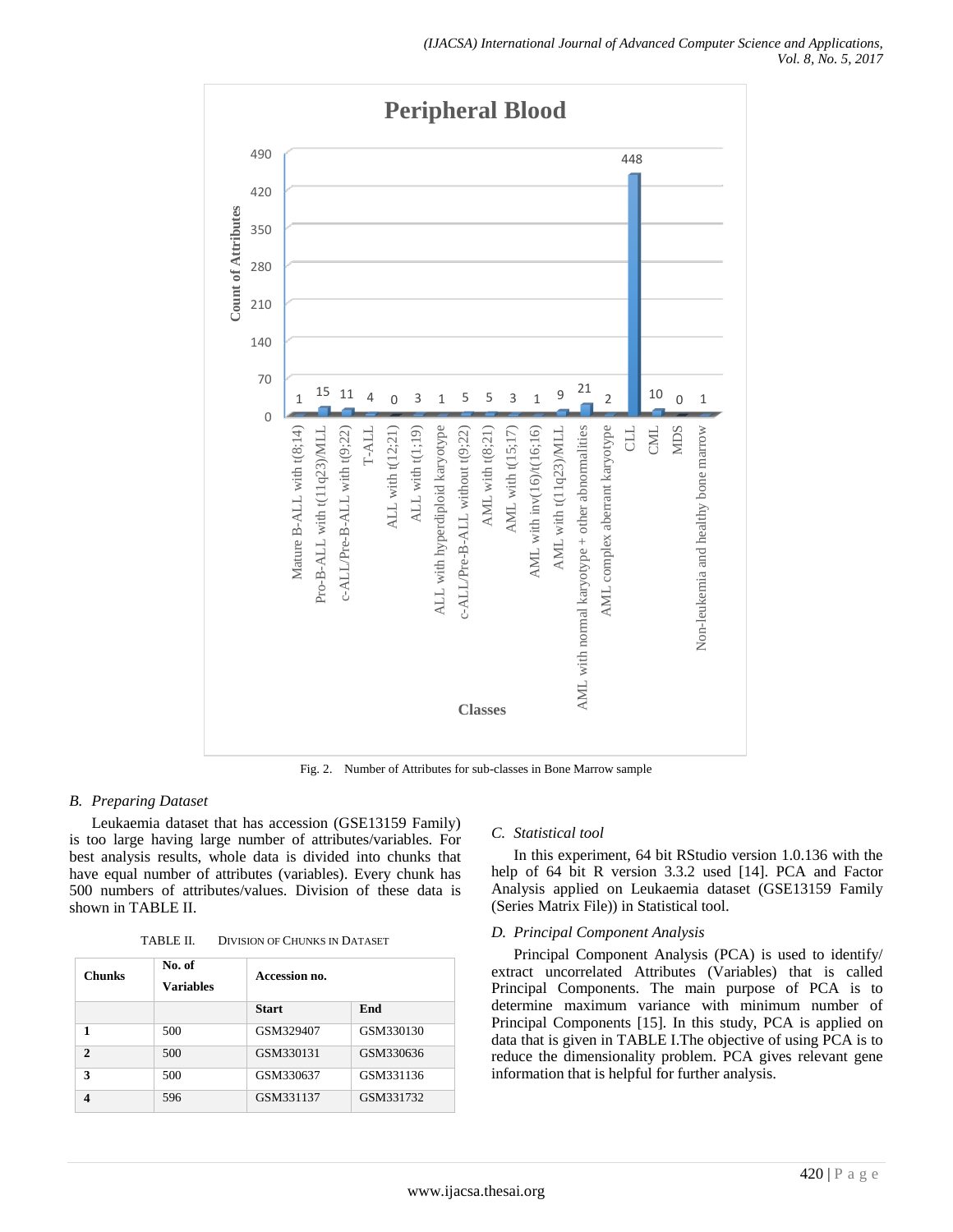For Principal Component Analysis, data is loaded in R tool that reads CSV (Comma Separated Values) file. All attributes of dataset are binded in one variable by using cbind (column bind) command. Then find out correlation between all attributes. After finding correlation summary, apply PCA test. PCA scores and correlation between attributes will be true in PCA. After obtaining PCA summary, loads the final attributes. Results of PCA presented in plots, sceeplots and also in biplots.

#### *E. Factor Analysis*

Factor Analysis is used to find out the uniqueness among many attributes (variables). A lot of attributes exist in large Dataset. Some attributes/records are meaningless for the purpose of analysis. So observed attributes (variables) are selected with many traditional analysis techniques but these techniques do not perform well at some extent. To remove this bottleneck, Factor Analysis approach is used that finds meaningful observed attributes (variables) in large. This approach is superlative for large data analysis.

In this experiment, perform statistical PCA (Principal Component Analysis) test for extracting relevant information for dataset in R tool. Then apply Factor analysis for the uniqueness of observed attributes (variables) and extract relevant features.

For Factor Analysis, data is loaded in R tool that reads CSV (Comma Separated Values) file. So, we need frames of standardised attributes/variables for further processing. For this, convert whole data into specific frame. Then apply Factor analysis using command factanal ( ). By using this command, find out the results initially without rotation of attributes/records. After Factor analysis, find 10 factors. Important arguments of Factor analysis are dataset, number of factors, rotation that will be none initially and omits null values of attributes/variables. After loading the results of Factor Analysis, compute Eigen values. Then find out the proportion of variance of Eigen values. Now, compute the uniqueness

among different attributes/variables. Finally, resultant graph generated without factor rotation. Next, find out Factor analysis using varimax rotation. After loading factor variables, draw resultant graph with varimax factor rotation in [\[Fig. 4\]](#page-7-0)  $-$  [Fig. [7\]](#page-8-0).Then find out the variables that has minimum and maximum values of factor 1 and factor 2 [16]. After binding these selected variables of factor 1 and factor 2, generates resultant graph with selected attributes/variables in [\[Fig. 8\]](#page-9-0) – [\[Fig. 11\]](#page-10-0).

#### IV. RESULTS AND DISCUSSION

Bioinformatics field consists of proteins, genes, DNA, RNA and chromosomes. It also contains data of Leukaemia disease which occurs in multiple forms such as CLL, CML, AML and ALL. All of these types occur due to large number of genes in human body. These data need to be analyses in an effective and efficient manner. A lot of statistical tools are used for analysis of these data but PCA (Principal Component Analysis) test and Factor analysis are more preferable.

In this experiment, large Leukaemia data is used that is divided into chunks and analysed every chunk. Statistical PCA (Principal Component Analysis) test is applied on given data. PCA test applied on every chunk that has the same number of attributes/variables. In [Fig. 3](#page-6-0) after performing PCA, when load attributes of whole dataset, it gives only 9 components among 500 components. The reason is that these resultant 9 components have greater than one value. The remaining components have less than one value. Results for analysis are represented using graph of PCA test.

Factor analysis test applied on every chunk that has the same number of attributes/variables. After loading data in R, compute Eigen values and communality distance among variables/attributes of given dataset. Then check the uniqueness of the variables and perform Factor analysis without rotation of factors. Representation of attributes/variables that have minimum and maximum values for factor 1 and factor 2 is given in  $[Fig. 4] - [Fig. 7]$  $[Fig. 4] - [Fig. 7]$  $[Fig. 4] - [Fig. 7]$ .



<span id="page-6-0"></span>Fig. 3. Plot of Attributes for Factor Analysis with Rotation of Factors (1-500)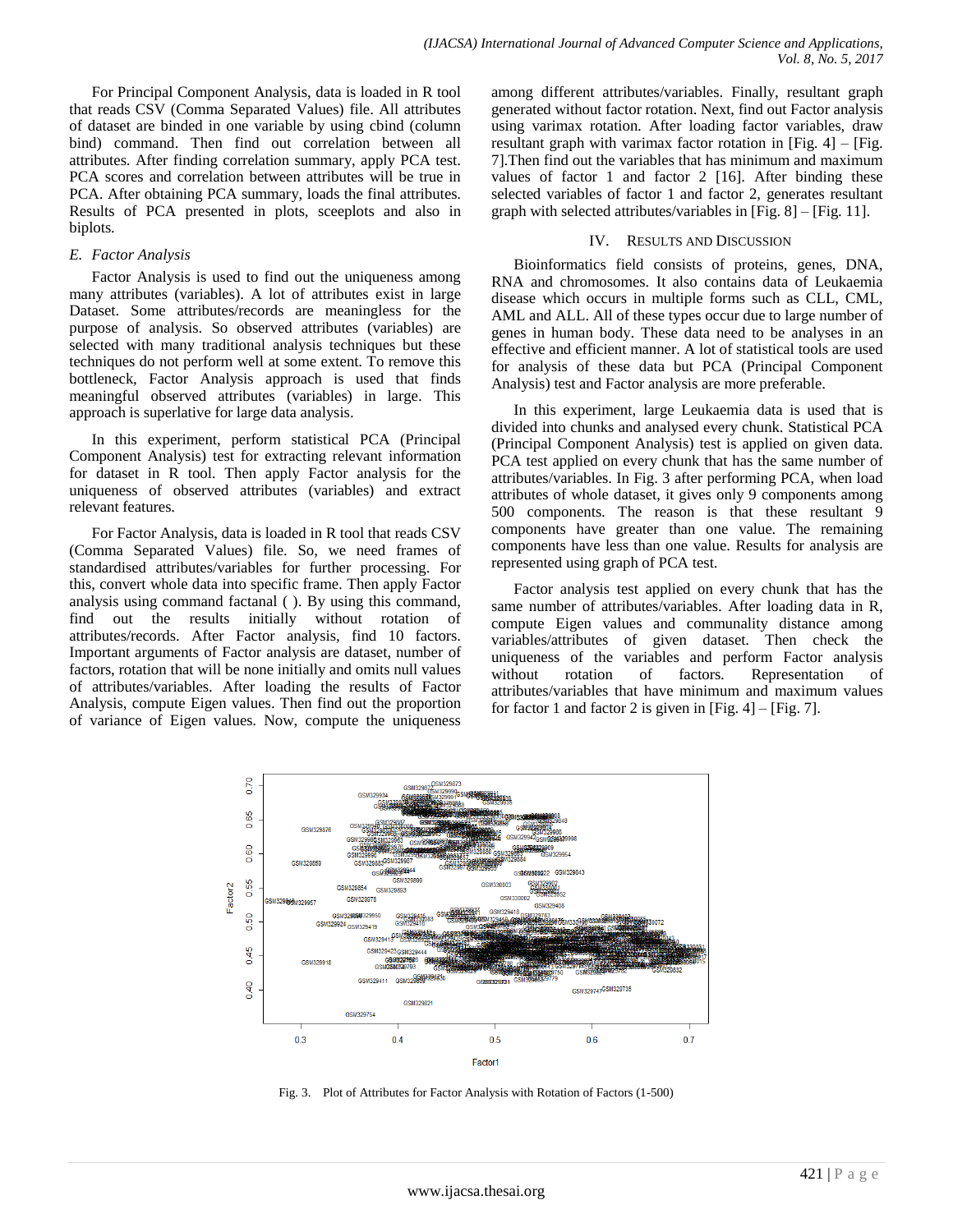

Fig. 4. Plot of Attributes for Factor Analysis with Rotation of Factors (500-1000)

<span id="page-7-0"></span>

Fig. 5. Plot of Attributes for Factor Analysis with Rotation of Factors (1000-1500)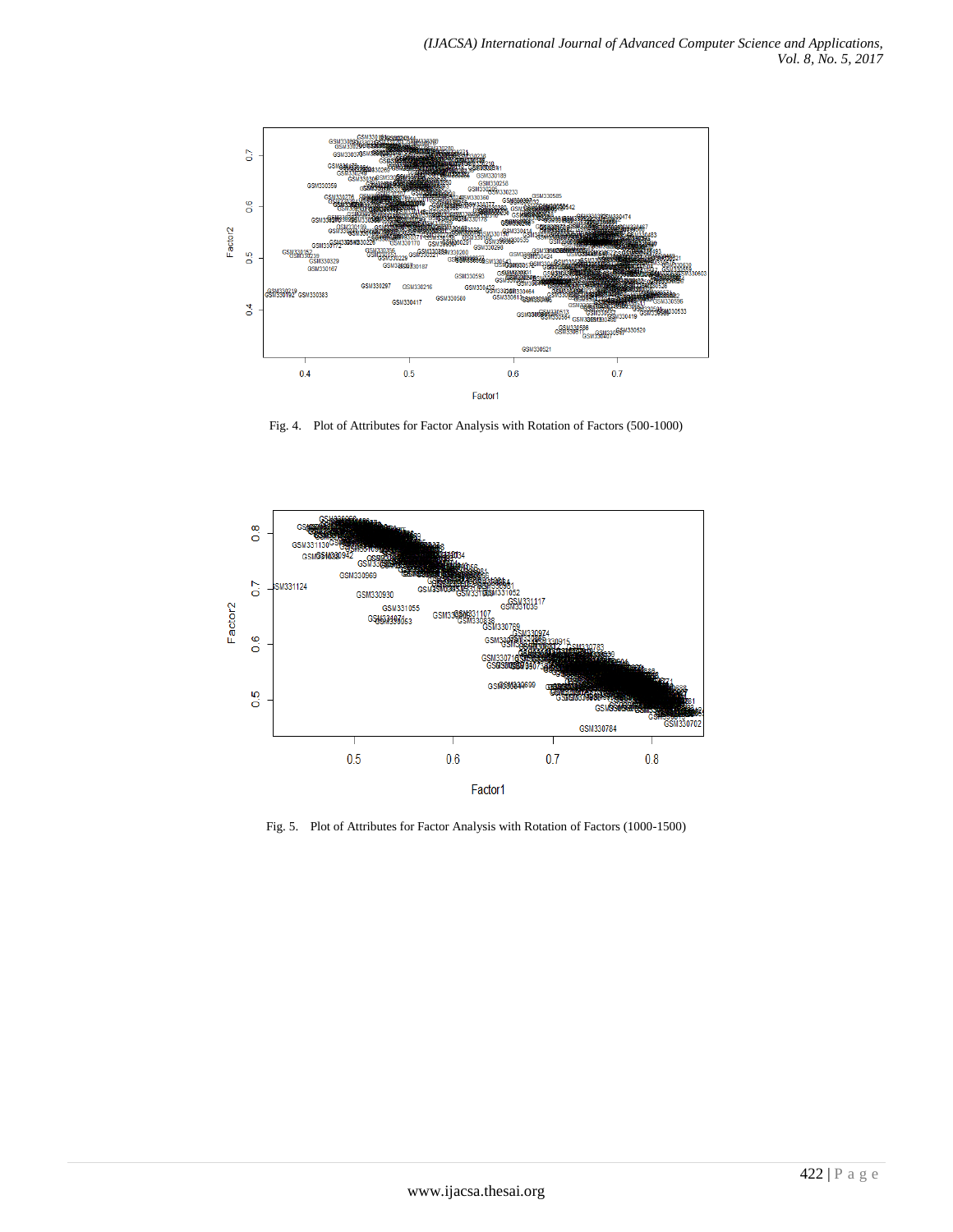

Fig. 6. Plot of Attributes for Factor Analysis with Rotation of Factors (1500-2096)

When extracted variables/attributes with rotation of factor are gained, then bind these variables with randomly selected other variables in given specific dataset. Finalised extracted

attributes/variables using Factor analysis are shown in [\[Fig. 8\]](#page-9-0)  $-[Fig. 11].$  $-[Fig. 11].$  $-[Fig. 11].$ 



Fig. 7. Finalised Extracted Attributes using Factor Analysis (1-500)

<span id="page-8-0"></span>In Fig. 8, the finalised Attributes are GSM329821, GSM329846, GSM329754, GSM329672 and GSM329946. GSM329821, GSM329846, GSM329754 and GSM329946 Attributes/Variables represent Bone Marrow sample but subclass varies. GSM329821 and GSM329754 Attributes have c-ALL/Pre-B-ALL with t (9; 22) subclass. GSM329846 Attribute has T-ALL subclass.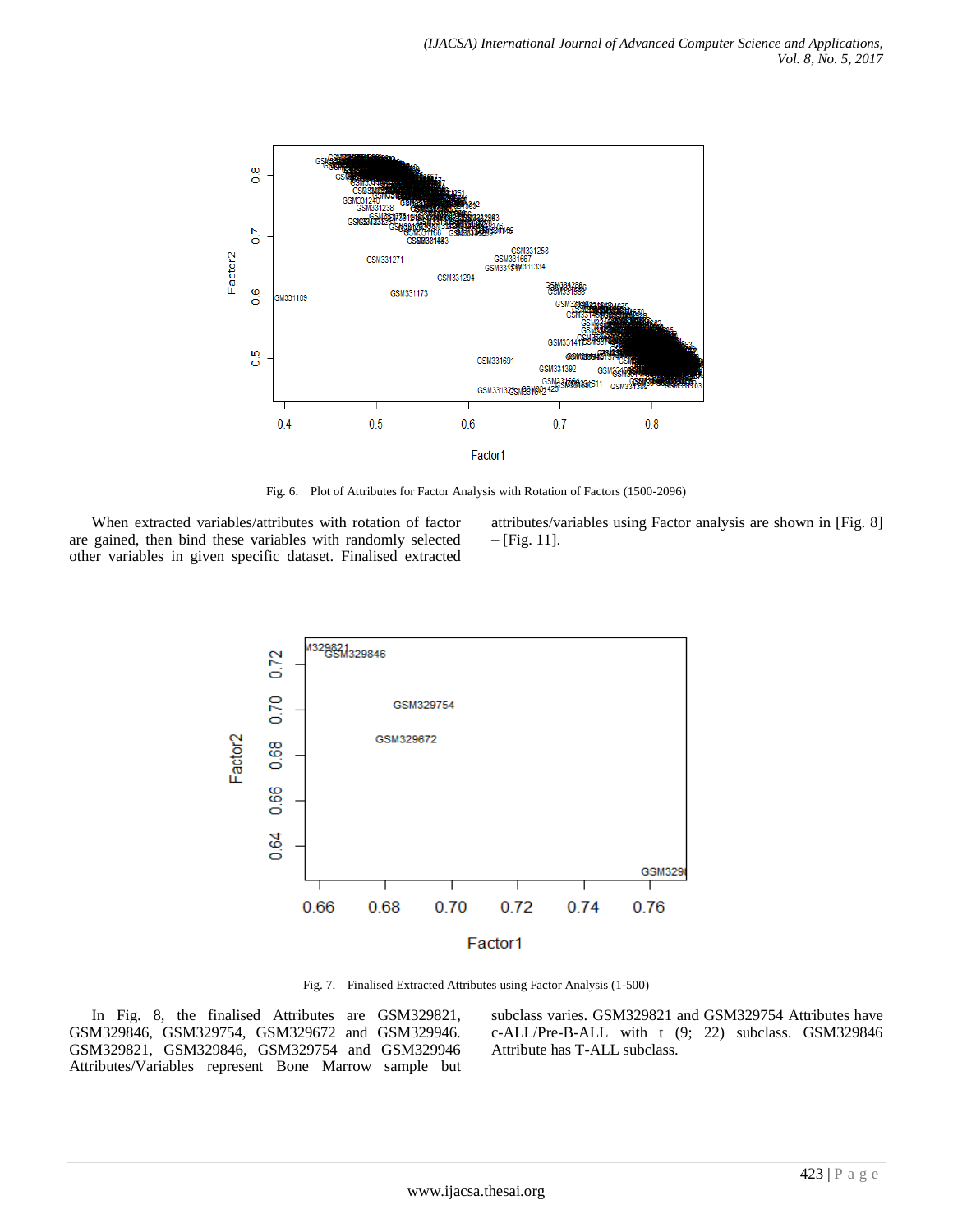

Fig. 8. Finalised Extracted Attributes using Factor Analysis (500-1000)

<span id="page-9-0"></span>In Fig. 9. the finalised Attributes are GSM330192, GSM330161, GSM330521, GSM330603 and GSM330291. GSM330192, GSM330161, GSM330291 and GSM330603 Attributes/Variables represent Bone Marrow sample in but GSM330521 represent Peripheral Blood sample. GSM330192,

GSM330291 and GSM330161 attributes have c-ALL/Pre-B-ALL without t (9; 22) subclass. GSM330521 Attribute has AML with t (11q23)/MLL subclass. GSM330603 Attribute has AML with normal karyotype and other abnormalities subclass.



Fig. 9. Finalised Extracted Attributes using Factor Analysis (1000-1500)

In Fi.g. 10, the finalised Attributes are GSM330702, GSM331107, GSM331124, GSM330868, GSM331035 and GSM330784. GSM331107, GSM331124 and GSM331035 Attributes/Variables represent Peripheral Blood sample but GSM330702, GSM330784 and GSM330868 represent Bone Marrow sample. GSM331107, GSM331124 and GSM331035 attributes have CLL subclass. GSM330702, GSM330868 and

GSM330784 Attributes have AML with normal karyotype and other abnormalities subclass.

In Fig. 11, finalised Attributes are GSM331189, GSM331703, GSM331675, GSM331258, GSM331240, GSM331657, GSM331173, GSM331692 and GSM331547. GSM331189, GSM331258, GSM331240 and GSM331173 Attributes/Variables represent Peripheral Blood sample.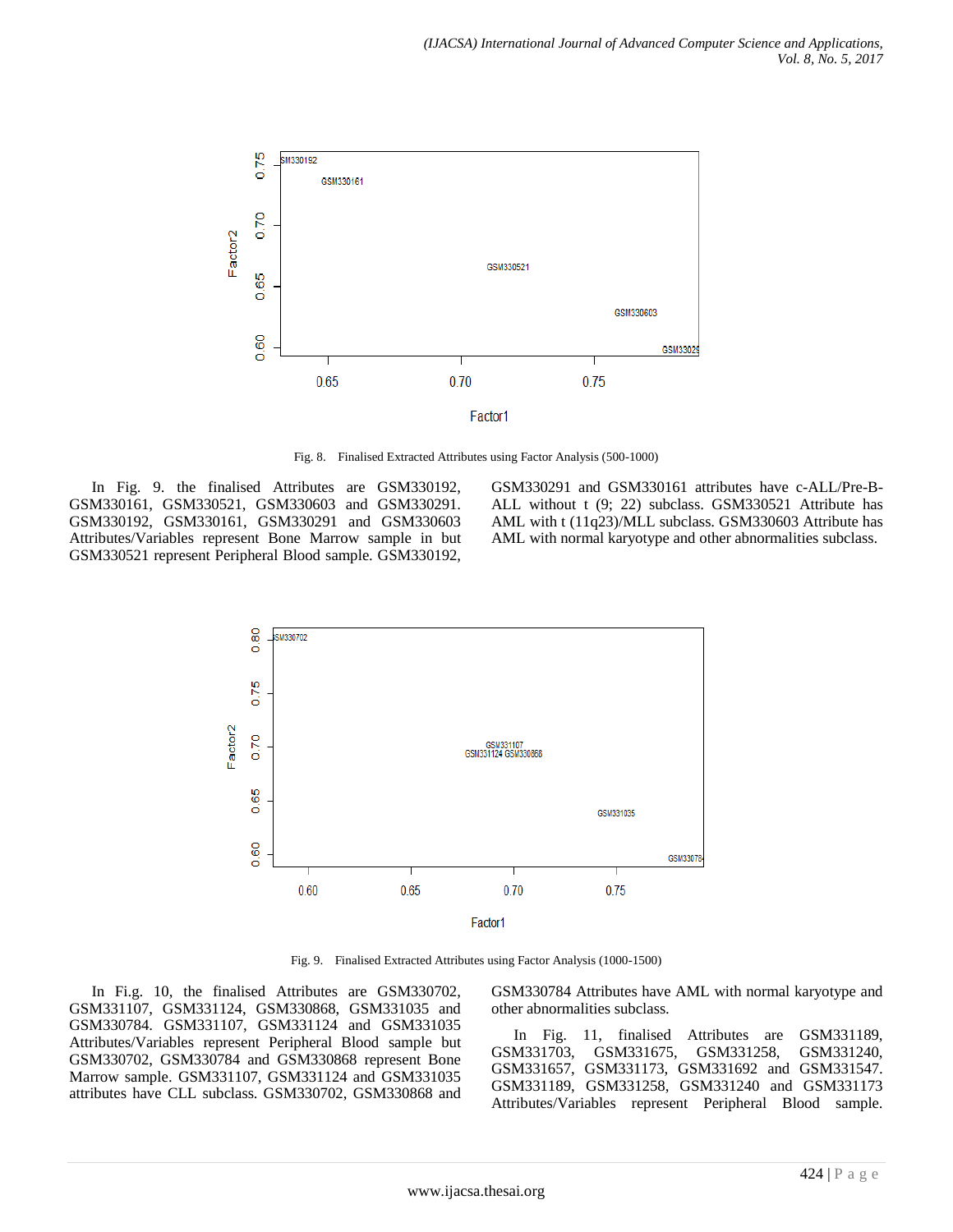GSM331703, GSM331675, GSM331657, GSM331547 and GSM331692 represent Bone Marrow sample. GSM331189, GSM331258, GSM331240 and GSM331173 attributes have CLL subclass. GSM331703, GSM331675 and GSM331692

Attribute have Non-leukaemia and healthy bone marrow subclass. GSM331173 and GSM331547 Attributes have MDS subclass.



Fig. 10. Finalised Extracted Attributes using Factor Analysis (1500-2096)



Fig. 11. Scree Plot of Attributes for PCA

## V. CONCLUSION

<span id="page-10-0"></span>Accuracy of data mining experiments depends upon the appropriate selection of attributes for analysis. Further, larger the number of attributes, more time and space will be required for processing the data. Bio-informatics data usually have high dimensions which need to be reduced for applying machine learning algorithms. Statistical techniques are available for dimensionality reduction and selection of features. In this

paper, a study was presented on reducing the number of attributes using PCA and Factor Analysis. Leukaemia data set was used for the experiments. First, PCA was applied on the data set and 9 components were selected out of the 500 components. Then Factor Analysis was used to extract the important features. GSM330702, GSM331107, GSM331124, GSM330868, GSM331035 and GSM330784 are found to be the important attributes in Leukaemia data.